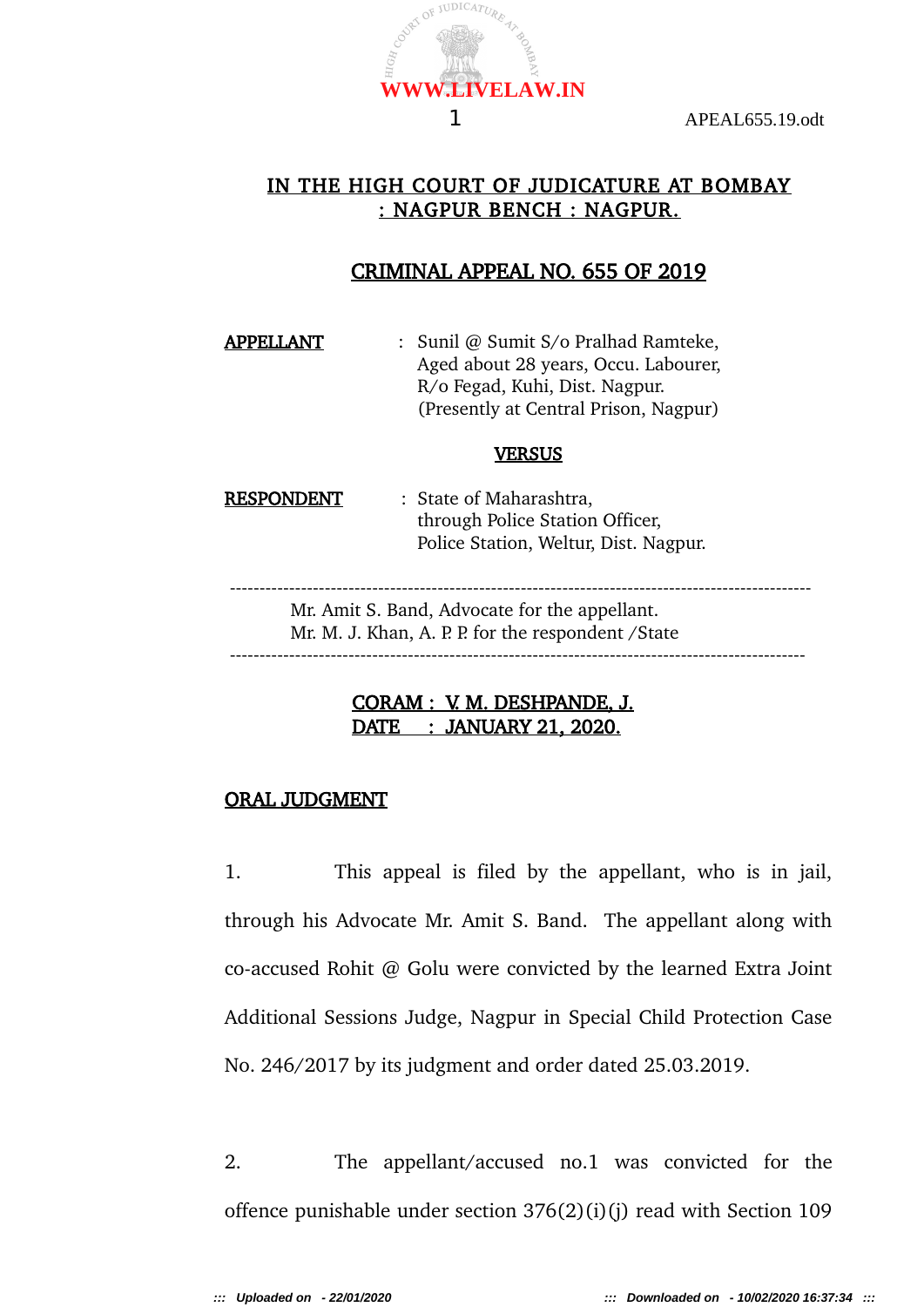#### 2 APEAL655.19.odt

of the Indian Penal Code and under Sections 16 and 17 read with Sections 3 and 4 of the Protection of Children from Sexual Offences Act, 2012 (hereinafter referred to as "the POCSO Act" for the sake of brevity) and he was sentenced to suffer rigorous imprisonment for Ten years and to pay a fine of Rs.2,000/-, however no separate sentence was imposed on him for his conviction under Sections 16 and 17 read with Sections 3 and 4 of the POCSO Act. He was also convicted for the offence punishable under Sections 354 and 354A of the Indian Penal Code and was directed to suffer rigorous imprisonment for one year and to pay a fine of Rs.500/-. He was also convicted for the offence punishable under Section 342 of the Indian Penal Code and was directed to suffer rigorous imprisonment for six months and to pay a fine of Rs.500/-. All the sentences were directed to run concurrently.

Accused no.2 Rohit @ Golu was convicted for the offence punishable under Section 376(2)(i)(j) of the Indian Penal Code read with under Sections 3 and 4 of the POCSO Act and directed to suffer rigorous imprisonment for Ten years and to pay a fine of Rs.2,000/-. He was also convicted for the offence punishable under Section 506 of the Indian Penal Code and directed to suffer rigorous imprisonment for six months and to pay a fine of Rs.500/-. He was also convicted for the offence punishable under Section 342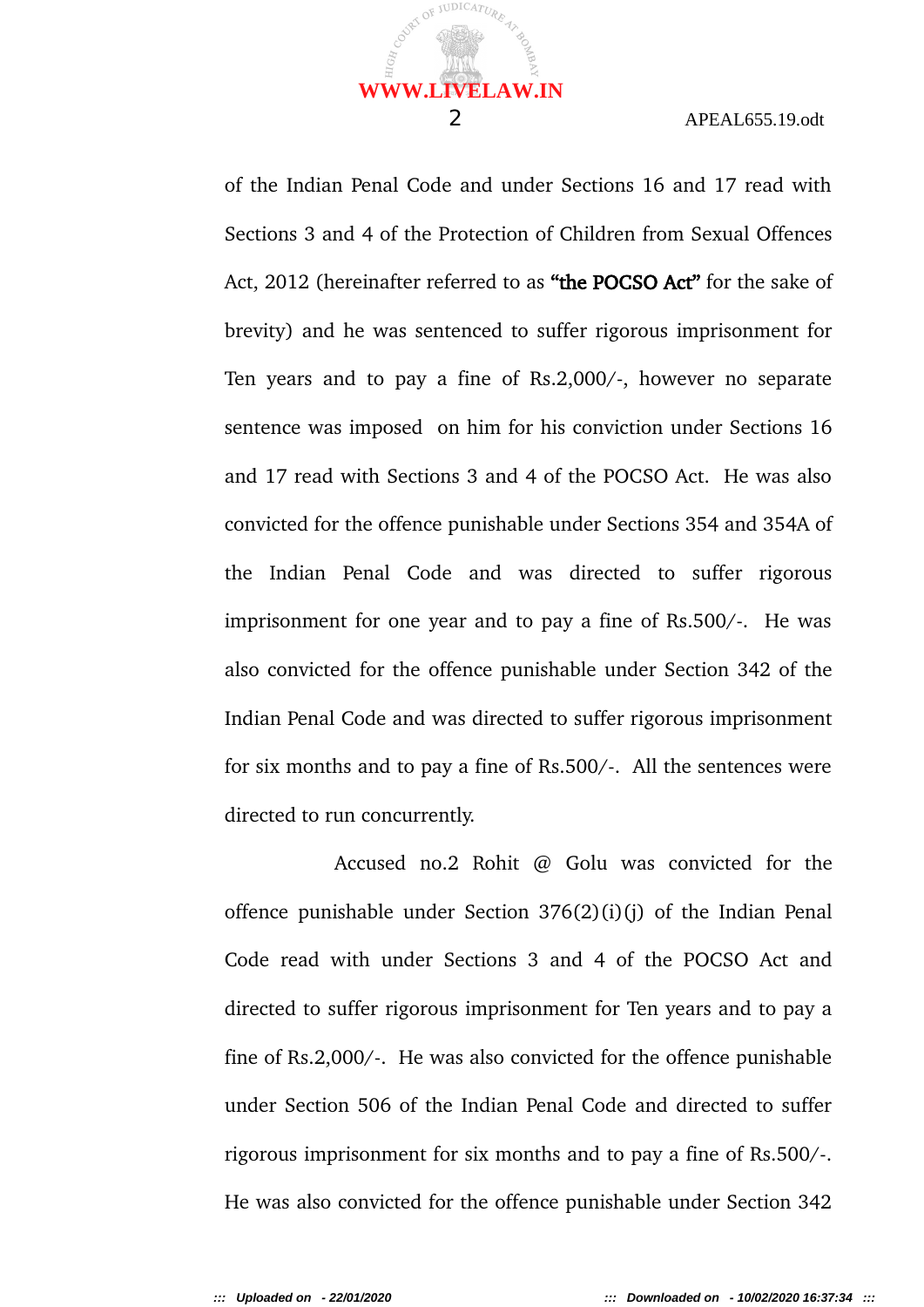of the Indian Penal Code and was directed to suffer rigorous imprisonment for six months and to pay a fine of Rs.500/-. It is informed to this Court that the said co-accused chose not to file any appeal before this Court.

3. In view of the aforesaid, this Court is required to assess the prosecution case qua the appellant only, who was accused no.1 in Special Child Protection Case No. 246/2017.

4. The prosecution case as it was disclosed during the course of trial, can be narrated as under :-

A] Smt. Swati Lokhande, a Woman Police Naik, was attached to Weltur Police Station on 10.8.2017 and when she was discharging her duties on the said day, at 11.30 am, the victim along with her grandmother came to police station. The victim gave her oral report. It is at Exh.19. After recording the said report as per the victim's version, the said was signed by the victim herself. Subsequently, on the basis of said report, the offence was registered with the said police station vide Crime No. 79/2017. The printed first information report is at Exh.86. Smt. Swati Lokhande also recorded the statement of some witnesses after registration of the crime.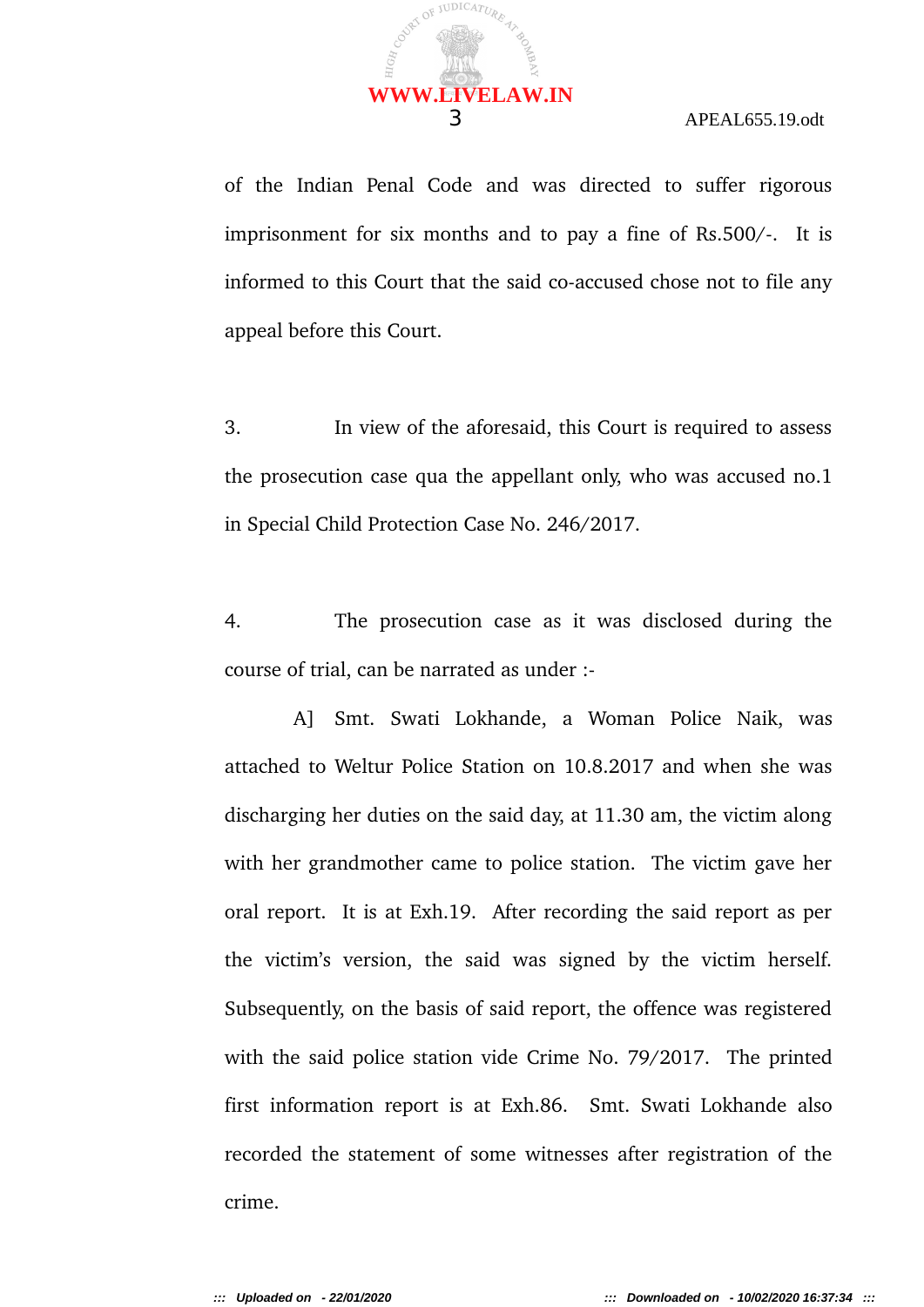

B] As per the report (Exh.19), the victim is aged about 13 years and she was taking her education in  $8<sup>th</sup>$  standard at Bhartiya Dnyanpeeth School at village Fegad. She is having one elder sister and two brothers. Her parents are the labourers. As per the report, on 05.8.2017, she along with her friend Anjali at 5.00 O'clock in the evening were proceeding to their friend Harsha for obtaining homework note book. That time, Sumit Ramteke (appellant) called her. Anjali proceeded further. At that time, the appellant caught hold the victim and took her to the house of Golu Barsagade (coaccused). Thereafter, she was pushed by the appellant inside the house of Golu and from outside he latched the room. That time coaccused Golu was present in the house. As per the first information report, from the outside appellant stated " $\vec{v}$   $\vec{r}$   $\vec{r}$   $\vec{r}$  are  $\vec{r}$  are regional regional random  $\vec{r}$ ,  $\vec{r}$  are regional regional regional regional regional regional regional regional regional reg  $\vec{p}$  and  $\vec{q}$  is  $\vec{r}$  and  $\vec{r}$  and  $\vec{r}$ . Therafter, as per the first information report, co-accused Golu removed the clothes of the victim and committed rape on her. In the meanwhile, her sister Kajal was brought by Anjali and she took out the victim from the house of coaccused. As per the report, since there was a threat given by Golu that she (victim) will be defamed in the society, she and her sister Kajal did not disclose the incident immediately. However, on 09.8.2017 pain started to the victim and therefore, she disclosed the incident to her grand-mother and thereafter they reached to the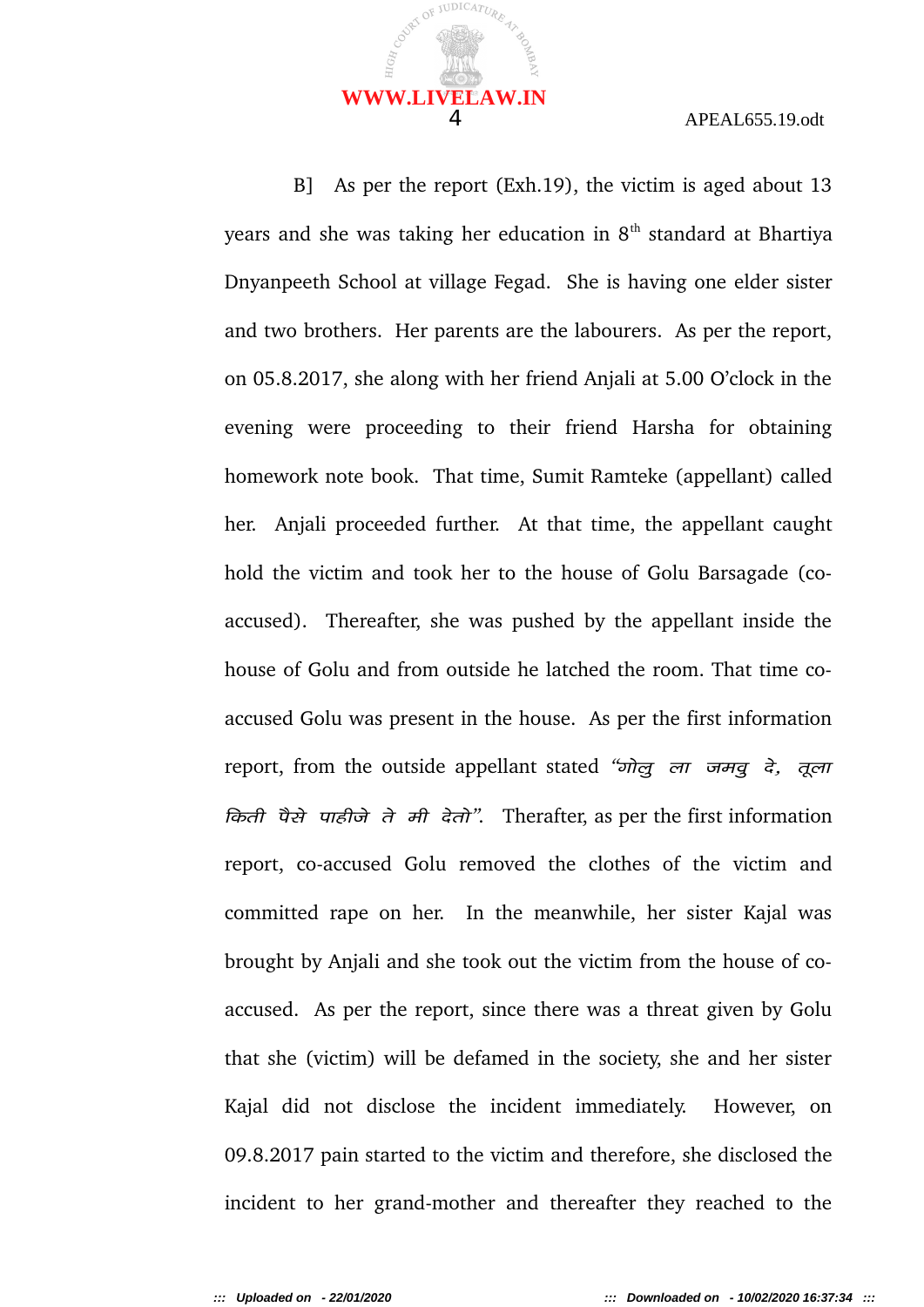

police station and lodged the report.

C] After registration of the crime, its investigation was entrusted to API Avinash Upase (PW9). He took panchas with him and went to the spot and prepared the spot panchanama (Exh.27), which was duly signed by him and two panchas. He also sent the victim to Primary Health Centre, Weltur by giving requisition letter to the Medical Officer (Exh.73). From there, the victim was referred to Mayo Hospital, Nagpur. Therefore, the Investigating Officer gave requisition letter to the Medical Officer, Mayo Hospital Nagpur (Exh.57). The victim was examined there by the Medical Officer. API Upase then arrested the accused persons. He also collected the Birth Certificate of the victim issued by the Gram Panchayat in pursuance to the requisition letter given by him to the Gram Panchayat to provide the Birth Certificate. The said letter is at Exh.75. The Birth Certificate of the victim is at Exh.76. The Investigating Officer also recorded the statement of the victim through CWC and also through the Magistrate.

D] The Investigating Officer also seized a quilt from the spot while preparing the spot panchanama. Said quilt was seized under seizure panchanama (Exh.28). He also seized clothes of the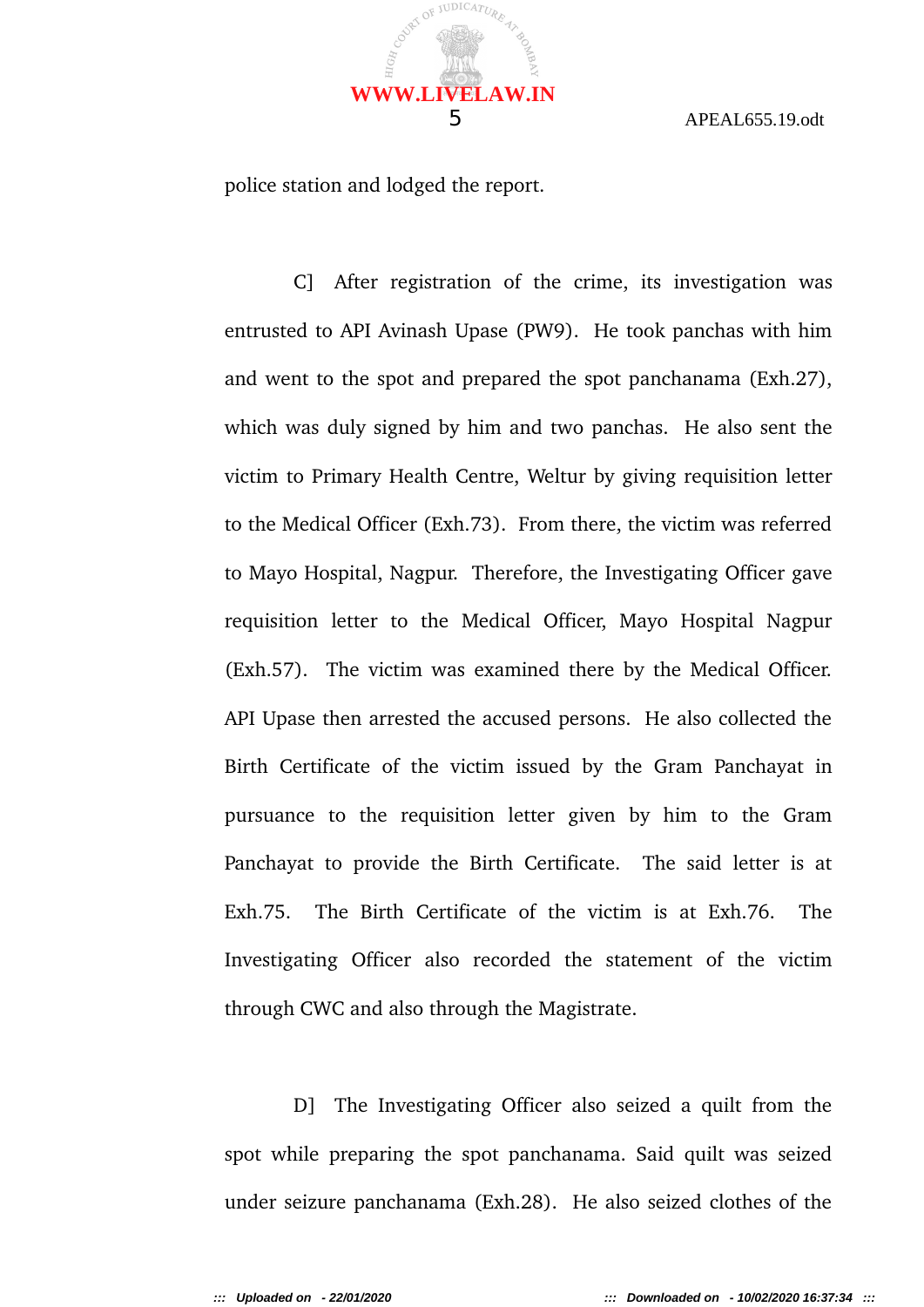

victim vide seizure panchanama (Exh.29) and the medical samples of the victim were seized under seizure panchanama (Exh.30). Similarly, the clothes of the appellant were seized under seizure panchanama (Exh.32), while the clothes of co-accused Golu were seized under seizure panchanama (Exh.31). After completion of usual investigation, he filed the charge-sheet.

E] The learned Extra Joint Additional Sessions Judge, in Special Child Protection Case No. 246/2017 framed the Charge against the appellant and co-accused Rohit @ Golu. The learned Judge Charged the appellant for the offences punishable under Sections 354, 354A, 506 and 109 read with Section 376(2)(i)(j) of the Indian Penal Code and under Section 16 read with Section 3, 4 of the POCSO Act, whereas he charged co-accused Rohit @ Golu for the offence punishable under Sections  $376(2)(i)(j)$ , 506 and 342 read with Section 34 of the Indian Penal Code and under Sections 3 and 4 of the POCSO Act. Both the accused denied the Charge and claimed for their trial. In order to prove its case, the prosecution has examined in all ten witnesses and also relied upon various documents duly proved during the course of the trial. Statement of both the accused under Section 313 of the Code of Criminal Procedure were recorded by the learned Judge. Co-accused Rohit @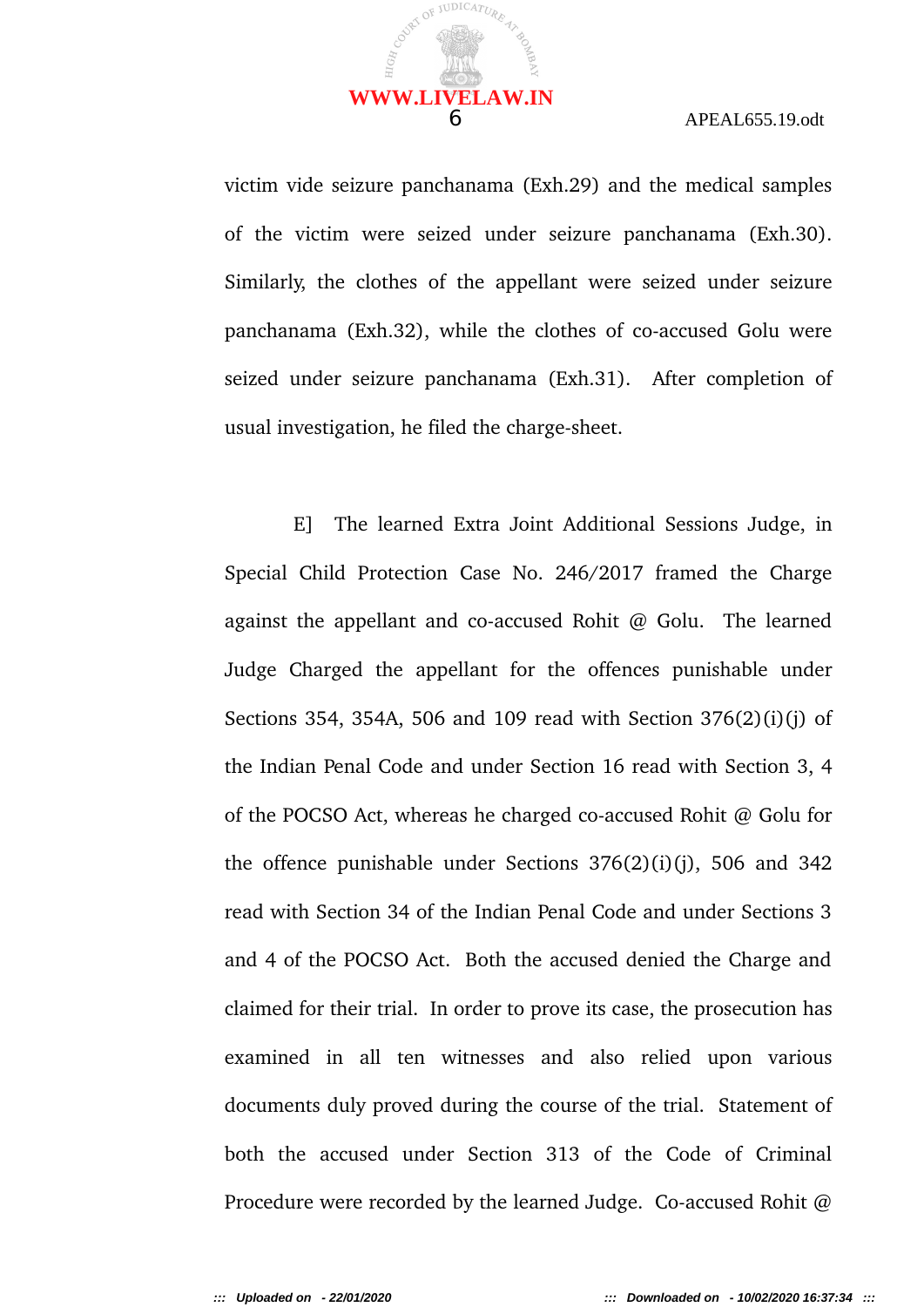

Golu also examined two defence witnesses. The appellant did not examine any defence witness. His defence was of total denial. Defence of the co-accused was that the day of the incident was Rakhi Pournima and therefore, his sisters were present in the house and he was not alone at home. The learned Judge found that the prosecution has proved its case against both the accused and at the same time found that co-accused could not prove his defence. The learned Judge also found that there was no occasion or reason for the victim girl to falsely implicate the appellant and therefore, passed the impugned judgment.

5. According to the learned counsel for the appellant Mr. A.S. Band, the appellant is falsely implicated in the crime. He submits that there is delay in lodging the first information report. It is also his submission that if the entire case of the prosecution is evaluated in its correct perspective, it appears that the victim girl was a consenting party and therefore, the Court below ought not to have convicted the accused.

6. Per contra, Mr. Khan, the learned Additional Public Prosecutor for the State vehemently submitted his brief for dismissal of this appeal.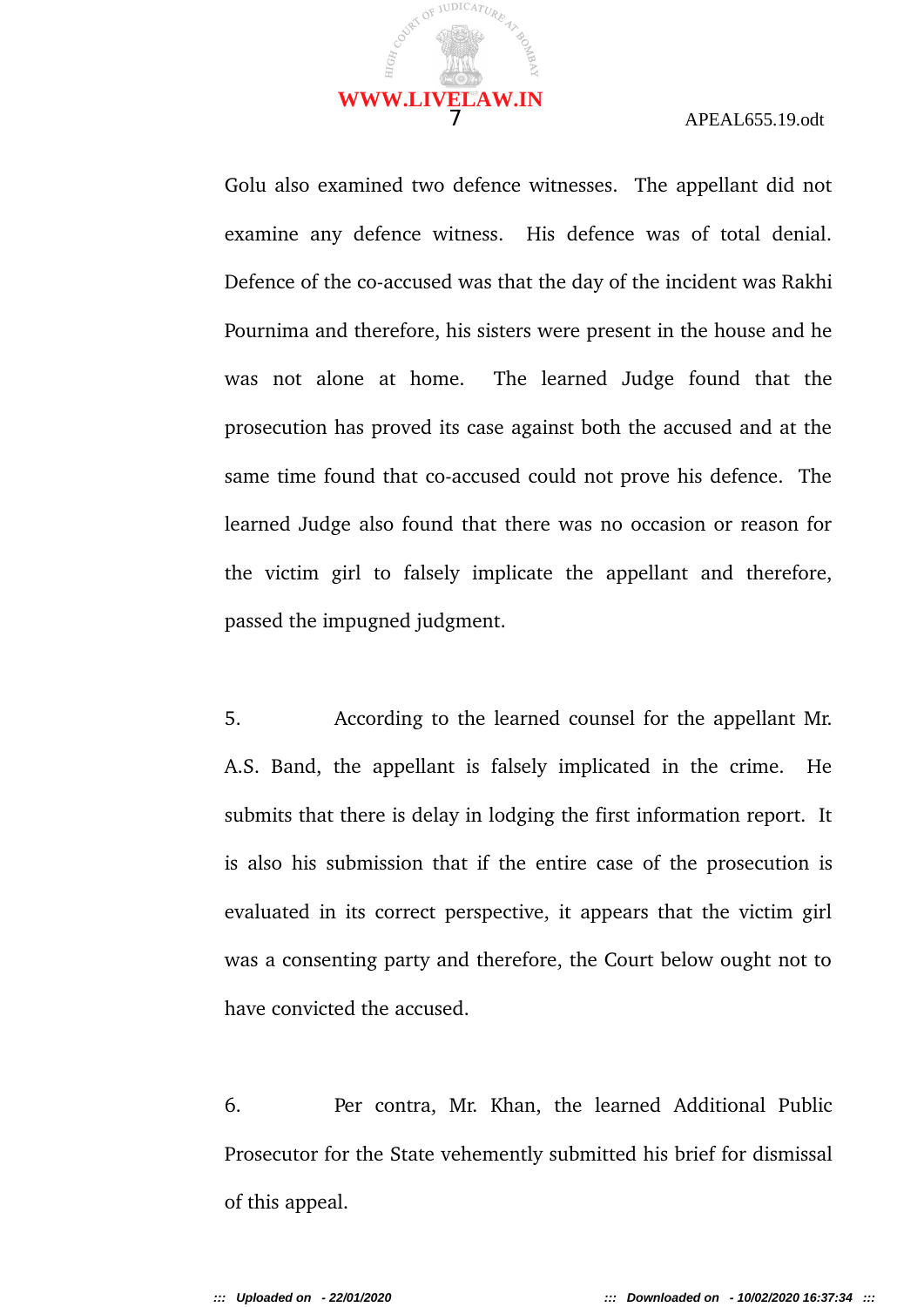

7. The prosecution has examined in all ten witnesses they are as under :-

- i] PW1 the victim.
- ii] PW2 Shrikrushna Titarmare. He acted as a panch and proved spot cum seizure panchanama (Exh.28) and various seizure panchanamas i.e. Exhs.29 to 32.
- iii] PW3 Tejram Ghadwe. He also acted as panch along with PW2 Shrikrushna Titarmare.
- iv] PW4 is Smt. Kantabai, grand mother of the victim, to whom the incident was disclosed by the victim and thereafter, she accompanied the victim to the police station.
- v] PW5 is Kajal. She is sister of the victim, who rescued the victim from the house of co-accused.
- vi] PW6 is Anjali Bagade. She is friend of the victim. She turned hostile.
- vii] PW7 is Dr. Priyanka Shelkar, who examined the victim.
- viii] PW8 is Lata. She is the mother of the victim.
- ix] PW9 is ASI Avinash Upase, the Investigating Officer and
- x] PW10 is Swati Lokhande, who has taken down the oral report.

8. During course of the investigation, PW9 ASI Upase gave a requisition to the Gram Panchayat, Fegad to furnish the birth certificate of the victim. Accordingly, Secretary of the Gram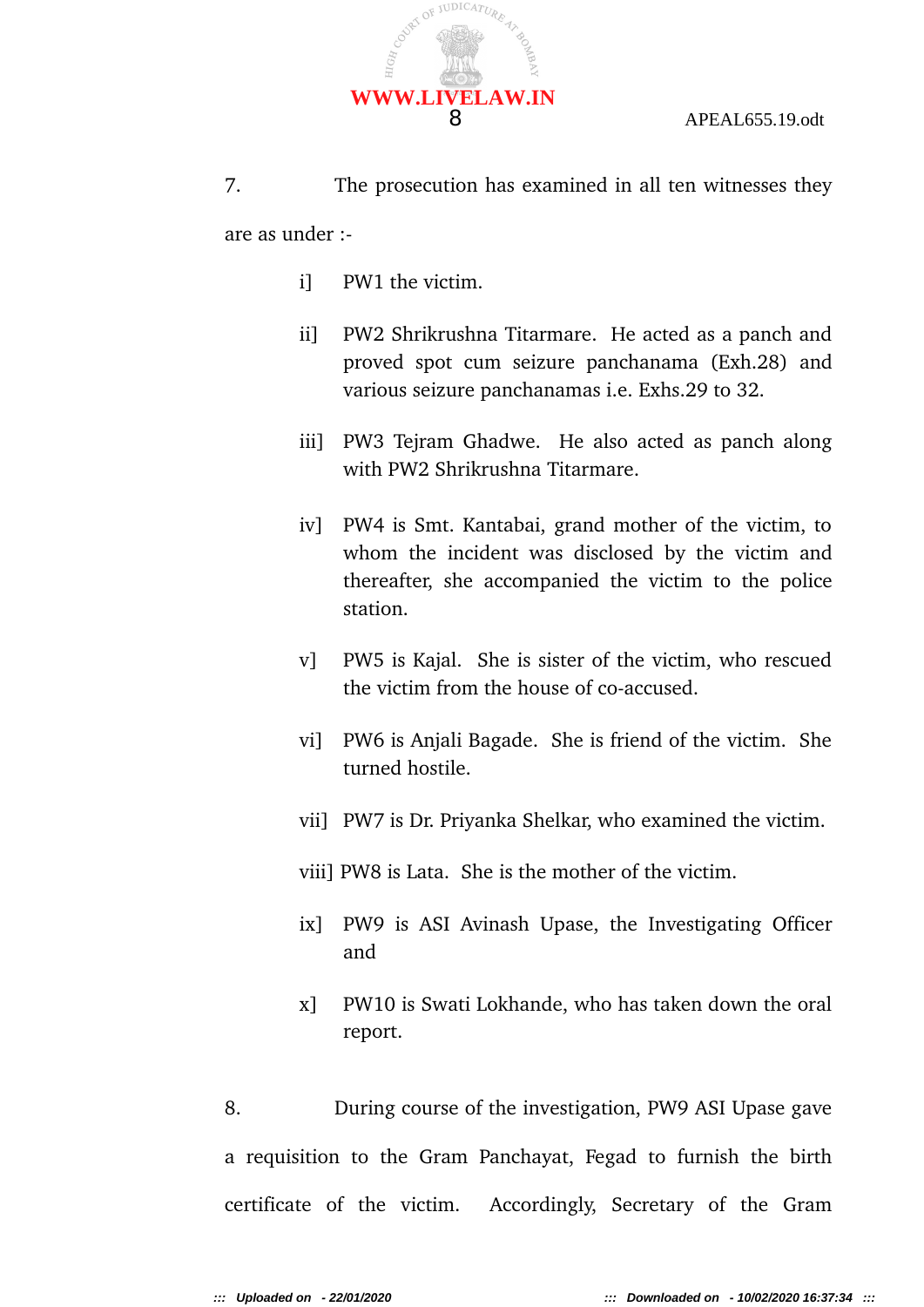Panchayat issued birth certificate of the victim. The said is at Exh.76. It shows that date of birth of the victim is 04.9.2004. Even in the examination-in-chief itself, the victim did disclose her date of birth as 04.9.2004. The said version of the victim was not at all challenged by any of the accused. Further, before this Court, the learned counsel for the appellant did not dispute the date of birth of the victim as 04.9.2004. Thus, it is crystal clear that on the date of the incident the age of the victim was about 13 years and as such she was a "Child" within the meaning of Clause (d) of Section 2(1) of the POCSO Act.

9. As per the report, the victim belong to a backward class and was taking education in  $8<sup>th</sup>$  standard. She in her evidence as well as in the first information report stated that she along with PW6 Anjali were proceeding to the house of one Harsha for collecting homework note book. PW6 Anjali did not support the prosecution, however, support the version of the victim that she is her friend and Harsha is also their friend.

10. As per the evidence when the victim along with Anjali (PW6) were proceeding to the house of Harsha, on the way the appellant intercepted the victim and caught hold her and pushed her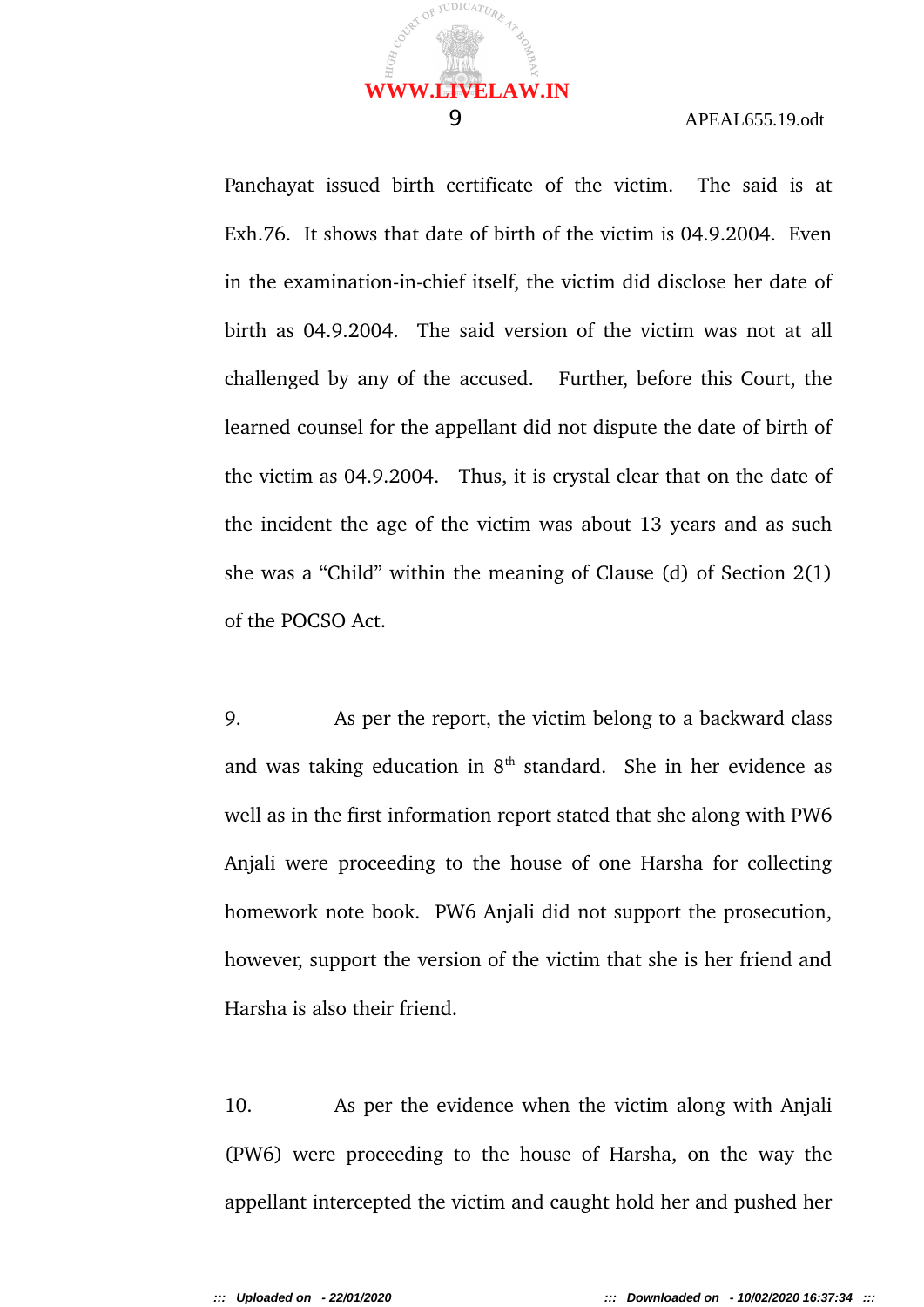

inside the house of co-accused Golu and latched the door from outside. As per the first information report as well as her substantive evidence, when the victim shouted that time the appellant stated and uttered words from outside "<del>cener or alged</del>", तूला लागेल तितके पैसे मी देइल." In this part of the country, when words are made to read " $\pi q$  and  $\pi$ " that means that the person uttering such words demands sexual pleasure from such girl or woman. The incident has occurred in village Fegad. Therefore, it is quite possible that the appellant, who is resident of such village, would use such rustic language. Therefore, after pushing the victim inside the house of co-accused Golu when the appellant said from outside " $\epsilon$  and  $\epsilon$  or  $\epsilon$ ", it means that he was asking the victim girl that she should allow Golu to have sex with her. Not only that, as per the victim's evidence, the appellant further states that he will pay the amount to her as per her wish.

11. According to the learned counsel Mr. Band, independent witness Anjali has turned hostile. It is also his submission that the appellant has not committed rape on her. True it is that Anjali did not support the prosecution. However, if her evidence is scanned properly, it is crystal clear as to for what reason she is not supporting the prosecution case. Paragraph 4 of the evidence of Anjali when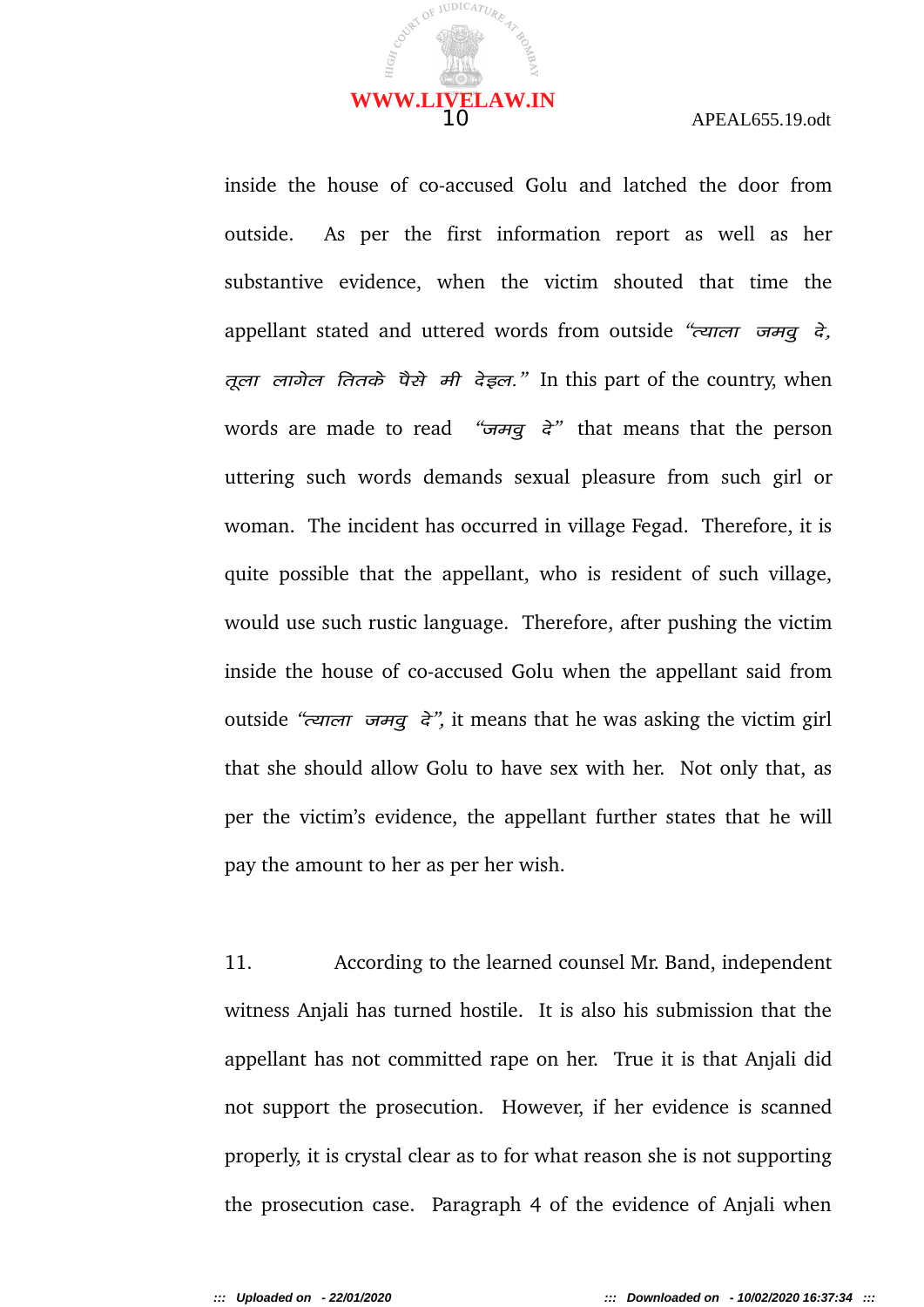she was cross-examined by the learned Additional Public Prosecutor is very important in that behalf and the same is reproduced herein below :-

> "4] It is true that, our's is a small village and therefore we know every person. It is true that, the family members of the accused are playing black magic. It is true that, all the villagers are aware of this fact. It is true that as such the villagers have apprehension in their minds for them. It is true that, as such people are not talking against them. It is true that, due to such apprehension <sup>I</sup> am also not interested to involve in this matter. It is true that, the incident happened with xxx (victim) is known to may villagers. It is true that, I also know the incident occurred with xxx (victim). It is true that, as we have to stay in the village and due to apprehension I am not deposing against them."

From the aforesaid, it is clear as to what must have been the reason in the mind of this prosecution witness, who was also aged about only 14 years, for not supporting the prosecution case. However, her evidence as appearing in paragraph 4 clearly proves that the incident had occurred to the victim, but due to fear for the reasons stated, she was not courageous to state in examination-in-chief. Though, in the examination-in-chief, she could not gather courage, however it appears from her cross-examination that anyhow she gathered courage and truth has come on record. In that view of the matter, though formally Anjali (PW6) was declared hostile, she is witness to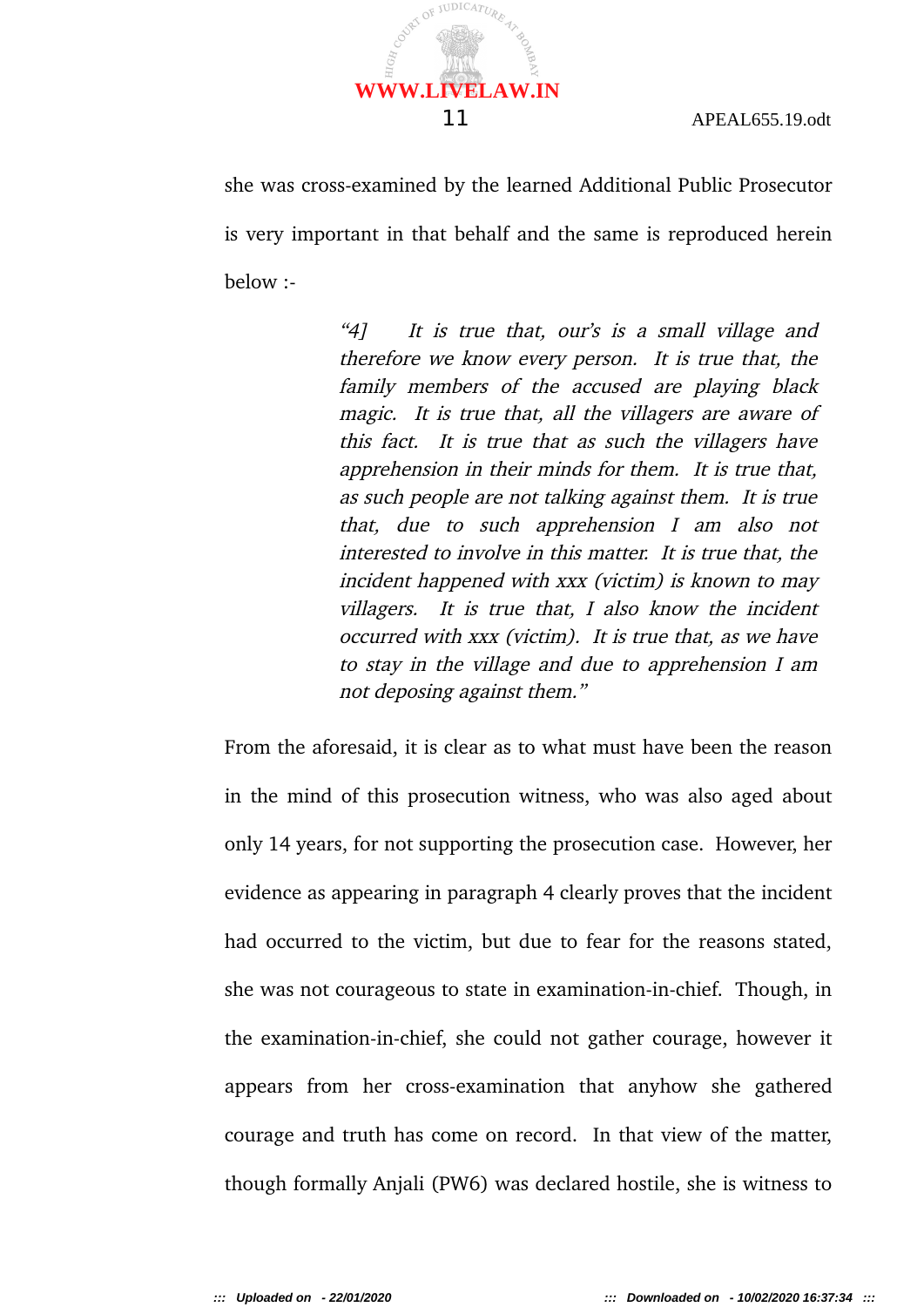

the truth and she supported the prosecution when she narrateed that the incident had occurred to the victim.

12. As per the evidence of PW5 Kajal, Anjali (PW6) had been to her house and narrated that victim was shouting from the house of Golu. Therefore, PW5 Kajal went near the said house. As per the evidence, that time the appellant was standing outside the house of the co-accused and the house was closed from outside. When she tried to enter, the appellant obstructed her from entering in the house. However, she gave jerk to the appellant and entered inside the house. That time co-accused Golu was committing rape on her minor sister. When she was taking out her sister, as per the evidence of Kajal, both the accused extended threat to kill her parents and defame both of them.

13. True it is, there is delay in lodging the first information report. The delay is of five days. In my view, for the said the prosecution case cannot be thrown in the dust bin inasmuch as not only the victim, but PW5 Kajal has offered explanation for the delay, which is plausible one. Not only that, from the evidence of PW6 Anjali, it is established that the families of the appellant and coaccused are practicing black magic and therefore, the entire citizenry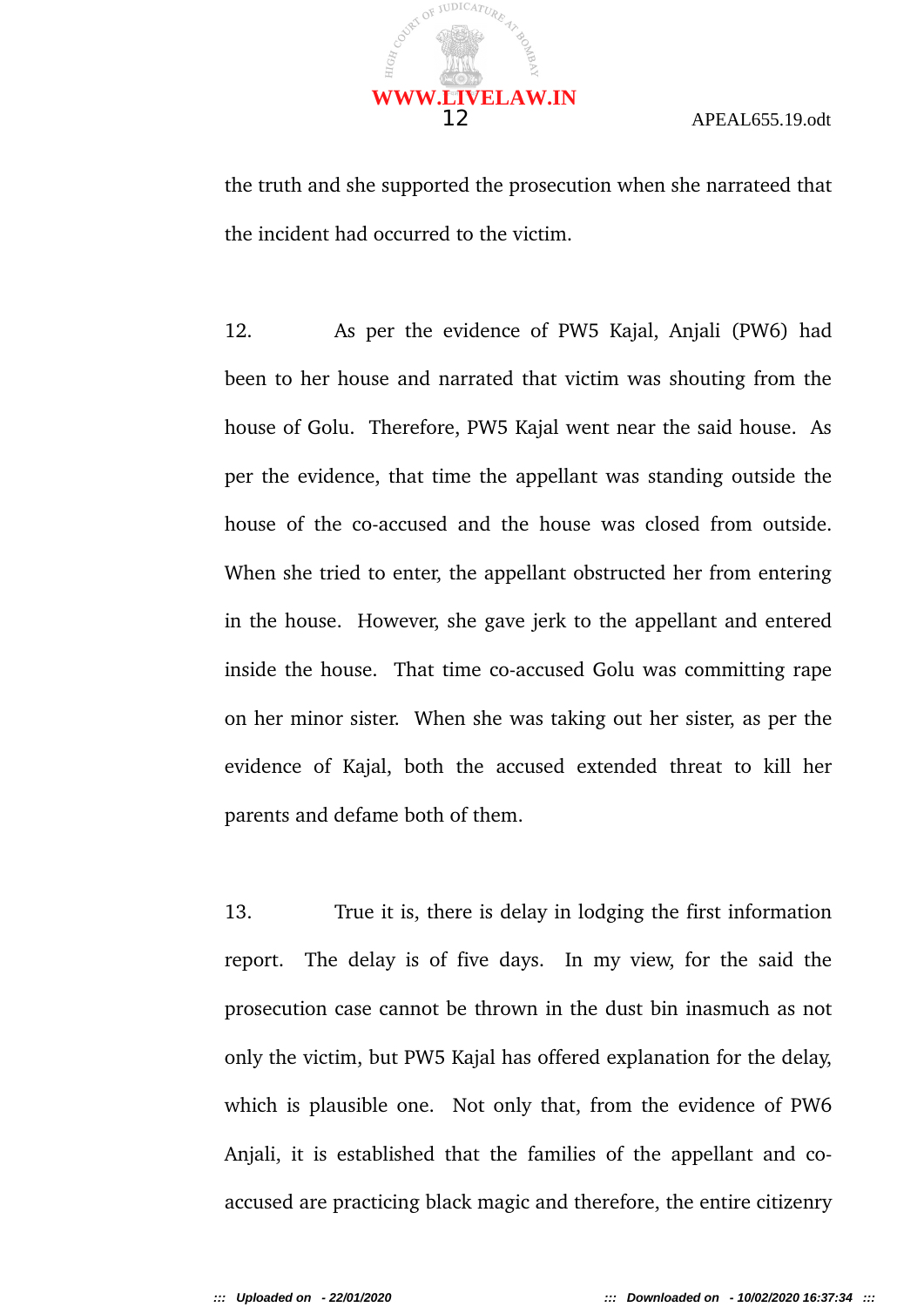of village Fegad are under their fear. In view of this when the threat was extended to the victim and her sister Kajal (PW6) not to disclose said fact to the parents or grandmother or police, in my view, cannot be taken exception and it is, in my view, most natural. The victim was thereafter suffering pain in her stomach due to the sexual assault on her in her very primary age and therefore, there was no option for her but to disclose the incident. In that view of the matter, I reject the contention of the learned counsel for the appellant that the prosecution case is nothing but falsehood because of the delay.

14. PW7 Dr. Priyanka Shelkar had examined the victim. At the relevant time, she was working as a Gynecologist in Indira Gandhi Medical College, Nagpur, where the victim was referred under requisition (Exh.57). Victim's mother Lata (PW8) was accompanying her. The victim also gave history to said witness. The history as narrated by the victim was taken down by Dr. Priyanka in the medical report (Exh.58). Even at that time, it was stated by the victim to the Doctor that she was pushed inside the house of coaccused Golu by the appellant and thereafter rape was committed on her. Dr. Priyanka found that hymen of the victim was torn, though old one. I am not attaching much importance to it as tried to be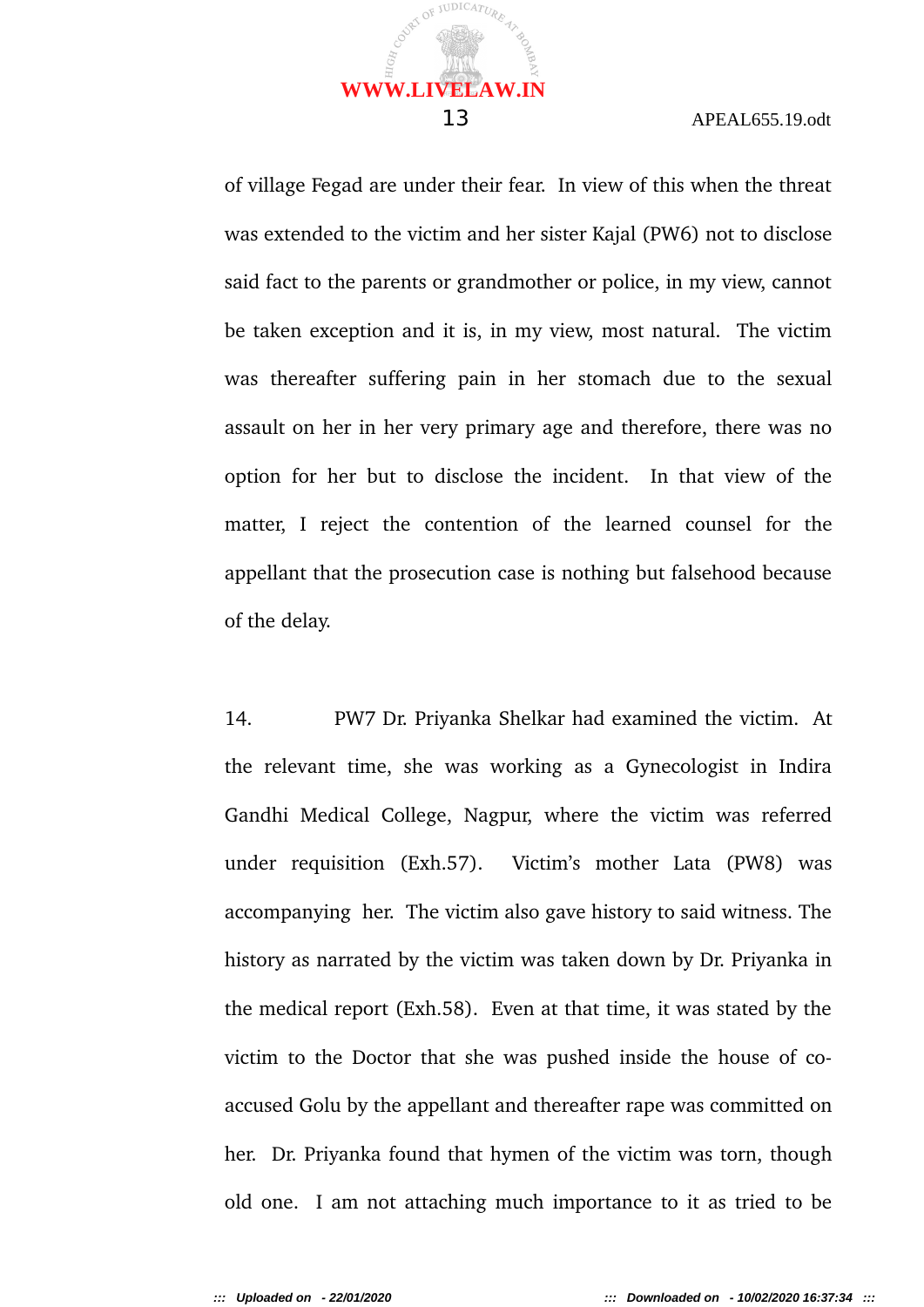

suggested by the learned counsel for the appellant, since the incident had occurred on  $5<sup>th</sup>$  and she was examined on 10.08.2017, therefore, not noticing fresh tear of the hymen, in my view, is most natural one. However, evidence of Dr. Priyanka is that there was a sexual assault on the victim. The Chemical Analyser's report, though it is not exhibited, is admissible in evidence in view of sub-section 4 of Section 293 of the Code of Criminal Procedure. As per the law laid down by this Court in the case of Omprakash S/o Gayaram Nirmalkar .vs. State of Maharashtra, reported in 2016 All MR (Cri) 3337 (Coram : B.P. Dharmadhikari and V.M. Deshpande, JJ), merely because the Chemical Analyser's report is not exhibited that does not render the document as inadmissible and the same cannot be kept aside from zone of consideration. As per the Chemical Analyser's report, the undergarment of the victim was stained with blood and no explanation is there. Finding of undergarment stained with blood, in my view, is an incriminating circumstance especially when nothing is brought on record to show that during said period the victim was in her menses.

15. Evidence of the victim is in consonance with oral report (Exh.19) and her statement recorded under Section 164 of the Code of Criminal Procedure (Exh.22). Her evidence withstood to the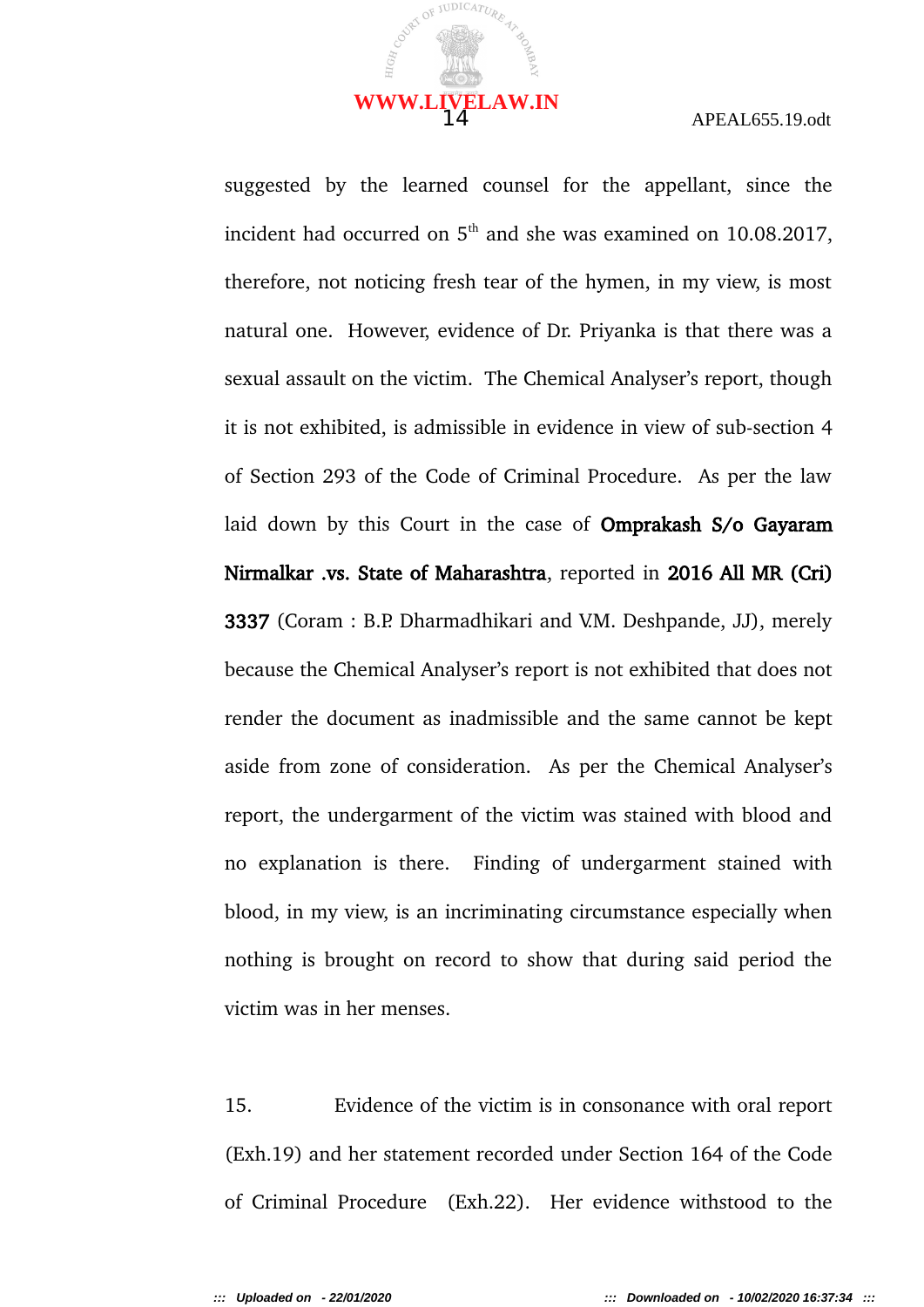scrutiny of cross-examination, though there are some omissions, which are minor in nature and does not go to the root of the prosecution case.

16. There was no reason for the victim to falsely implicate the appellant. It is not the case of the victim that the appellant has committed rape on her. She has disclosed the truth before the Court that she was pushed inside the house of Golu and then asked the victim that she should allow co-accused Golu to have sex with her and for that she will be rewarded with money. In my view, the submission of the learned counsel for the appellant that the victim was a consenting party has to be shown the exit door outrightly in view of the fact that the victim was minor and was "child" within the meaning of the provisions of the POCSO Act.

17. There is a presumption available in favour of the prosecution under Section 29 of the POCSO Act. The same reads as under :

> "29. Presumption as to certain offences - Where a person is prosecuted to commit any offence under Sections 3, 5, 7 and section 9, the Special Court shall presume, that such person has committed or abetted or attempted to commit offence, as the case may be unless the contrary is proved."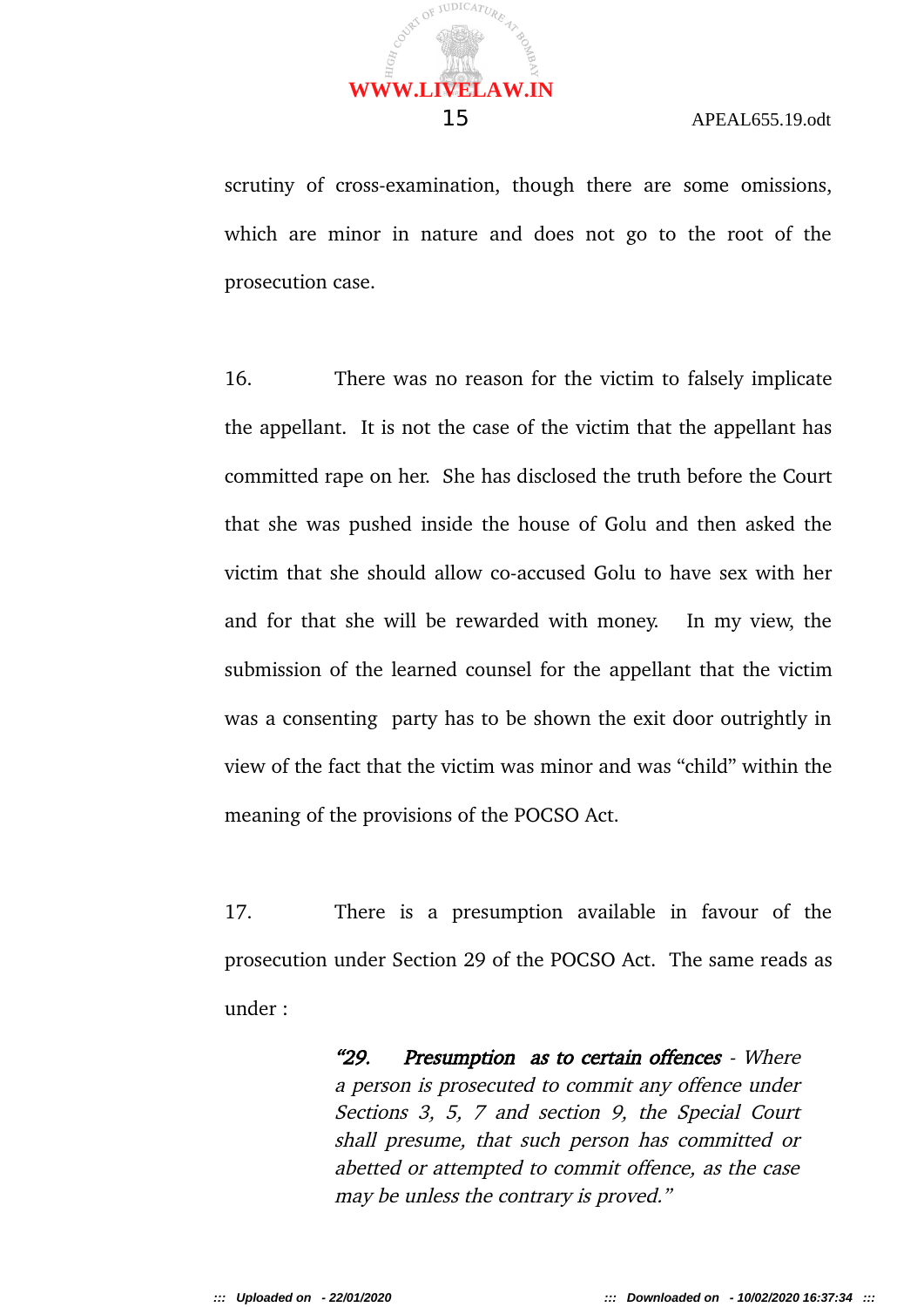

18. Though, the presumption is available in favour of the prosecution, it is rebuttable one. However, in the present case, once it is noticed that the prosecution has proved the foundational facts, it was for the accused persons to rebut the same by adducing evidence either by way of cross-examination or by way of independent evidence. Insofar as the appellant is concerned, he has not adduced any independent evidence. Even from the line of cross-examination of the material prosecution witnesses, the presumption is not rebutted. Not only that, though an attempt was made on the part of co-accused that the day of the incident was Rakhi Pournima, nothing was brought on record to show that the said day was Rakhi Pournima. Therefore, in my view, the learned Judge of the trial Court was right in rejecting said defence also.

19. Section 16 of the POCSO Act reads as under :

"16. Abetment of an offence"  $- A$  person abets an offence, who -

First. -- Instigates any person to do that offence ; or

Secondly – Engages with one or more other person or persons in any conspiracy for the doing of that offence, if an act or illegal omission takes place in pursuance of that conspiracy, and in order to the doing of that offence ; or

Thirdly – Intentionally aids, by any act or illegal omission, the doing of that offence."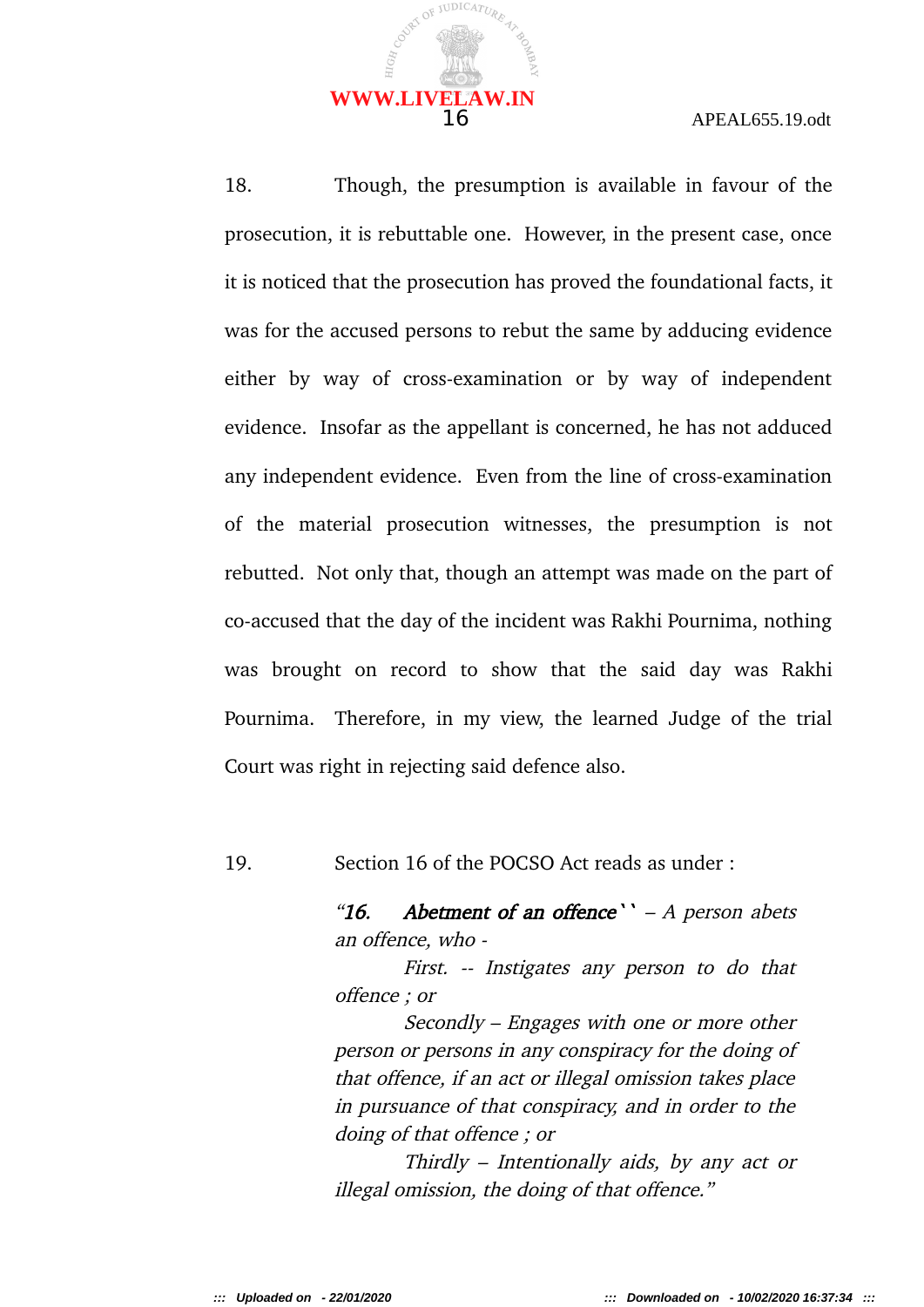

Similarly, Section 109 of the Indian Penal Code reads as under :

"109. Punishment of abetment if the act abetted is committed in consequence and where no express provision is made for its punishment. - Whoever abets any offence shall, if the act abetted is committed in consequence of the abetment, and no express provision is made by this Code for the punishment of such abetment, be punished with the punishment provided for the offence."

20. Evidence of the prosecution witnesses would clearly establish that it is the appellant who has intentionally extended aid to the co-accused to commit rape on the victim. The evidence on record has established that when the victim was pushed inside by the appellant, he latched the door from outside and not only that, he guarded the house from outside. Further, he tried to prevent Kajal from taking entry inside the house. That shows that the appellant was having active role in commission of the offence of rape by coaccused Golu. The acts committed by the appellant which are duly proved by the victim and other prosecution witnesses, in my view, proves that the appellant was abetor and he abeted co-accused Golu to commit rape on the victim, a minor girl.

21. In totality of the circumstances, I am of the view that there is no error in the impugned judgment and on re-appreciation